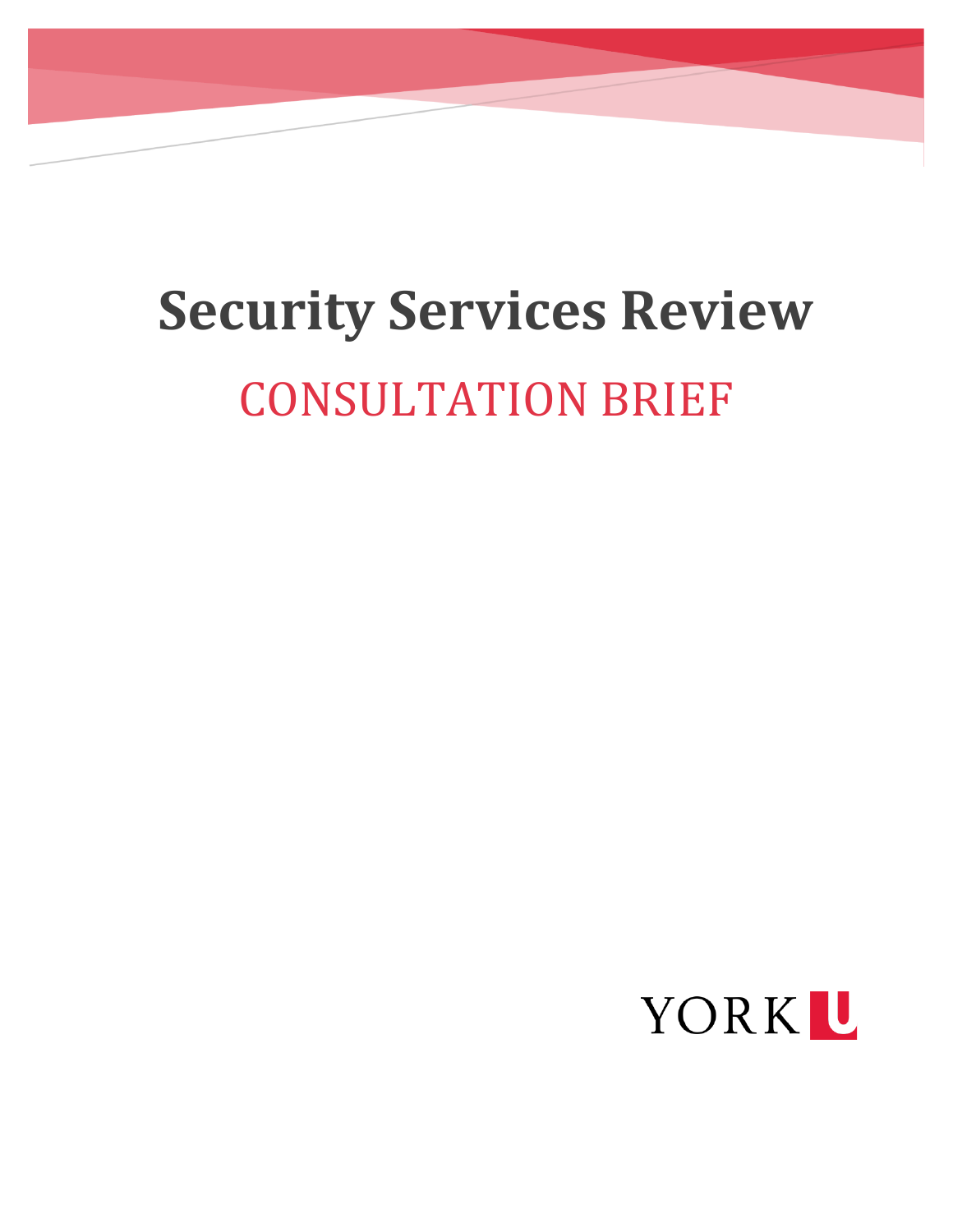## **YORK UNIVERSITY- SECURITY SERVICES REVIEW CONSULTATION BRIEF**

## **OBJECTIVES OF THIS BRIEF**

- Provide community members with background context, and information so that they are encouraged to participate and provide meaningful input into the consultation process.
- Assist in the process of arriving at concrete recommendations for action.

## **PRINCIPLES**

- The review is guided by an anti-racism, justice, equity, diversity, and inclusion lens.
- Flexibility is a key principle and multi-channel options for consultation will be offered, including written submissions, focused meetings, and town halls, with offerings in bilingual and accessible formats.
- Inclusive, respectful and collaborative dialogue and diversity of thought will be encouraged, and individual confidentiality will be maintained in the final report.
- It is appreciated that safety on campuses is a shared priority for everyone; how an individual feels safe is shaped by several factors specific to one's lived experiences and intersectional identities.
- It is also appreciated that individuals hold complex, intersectional identifiers where multiple affinities may apply (e.g., race, ability, religion, and gender). No one term can capture and adequately describe this complexity. For practical purposes, this review will use terms referred to in current anti-racist, equity, diversity and inclusion (EDI) and human rights work but individuals should be allowed to selfidentify themselves in words that have meaning for them.
- The work of security services and other actors who are responsible for campus safety is challenging and complex, governed by provincial and municipal legislation and regulations. The final security services model will need to consider the provincial and municipal context within which York University operates.
- Arriving at meaningful recommendations and actions for change will require focused consultations and alignment on the development of key recommendations and actions that address safety through an anti-racism, justice, equity, diversity, and inclusion lens.
- To enable alignment and understanding of diverse views, the review period will include ongoing education, information, and dialogue through the principles of restorative justice, including hosting of education sessions and providing updates for the community on the review website and at consultation meetings.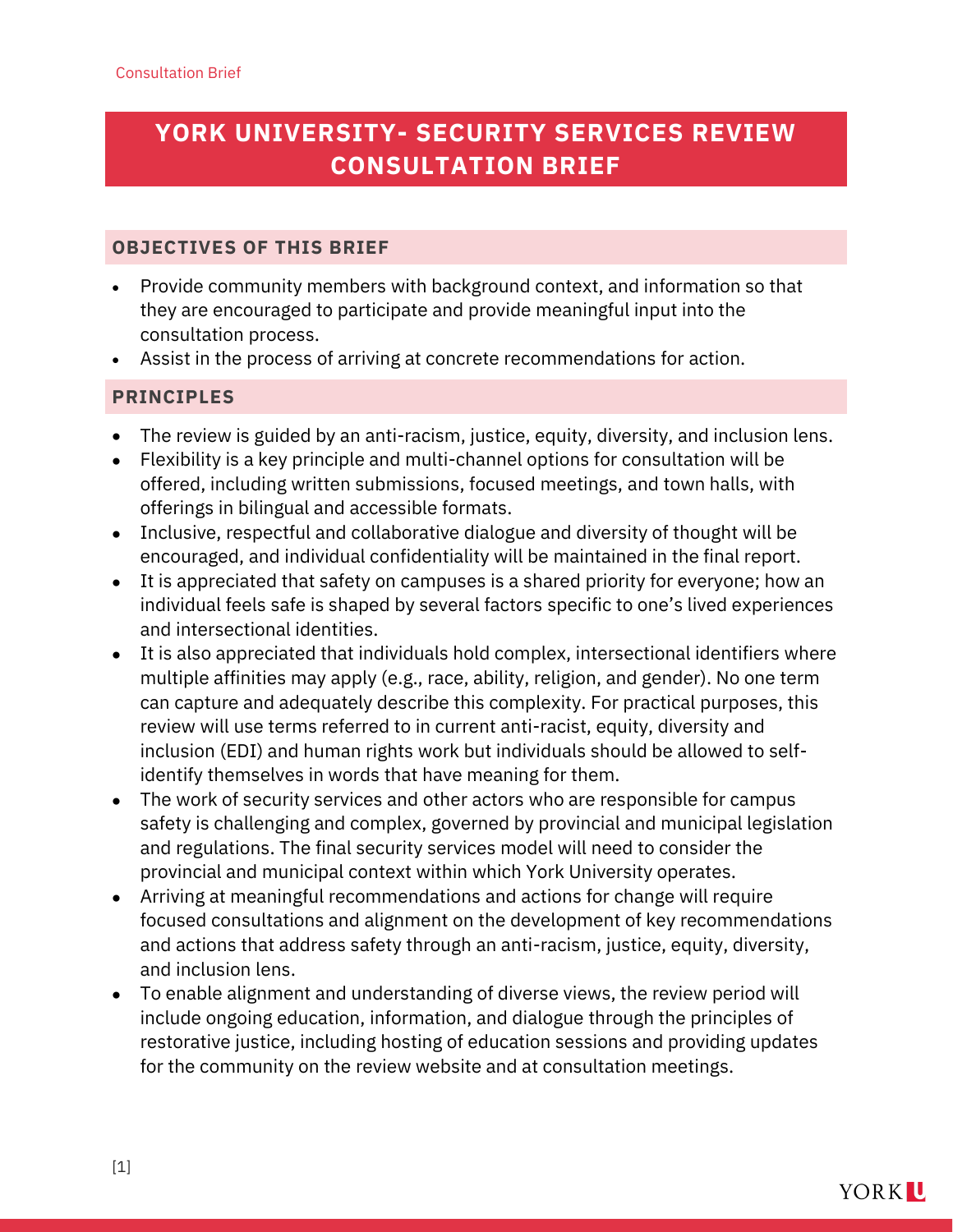## **CONTEXT**

#### **Why is the University undertaking a security services review?**

- In June 2020, the University engaged in consultations on anti-Black racism with Black community members to gather concrete suggestions for change, which culminated in the release of the *[Action Plan on Black Inclusion: A Living Document](https://www.yorku.ca/abr/action-plan/)  [for Action](https://www.yorku.ca/abr/action-plan/)*.
- During the course of these meetings, participants shared many experiences and feelings; those included a lack of personal and emotional safety, daily experiences of racial harassment, exclusion, discrimination, lack of representation, lack of respect, and barriers to academic and career advancement. Student-participants felt they did not see themselves reflected in the faculty, instructors, staff, administration and curriculum. They shared their experiences of racial profiling and surveillance while on campus and feelings of a lack of support. Suggestions on how to reduce systemic barriers and create greater inclusion were also shared.
- The safety section of York University's *Action Plan on Black Inclusion* states*:* "*As part of our commitment to review campus security and explore alternative models for community safety, ensure that the lens of equity, diversity and inclusion is central, and that the process will include community consultation (e.g., townhalls, focus groups) with Black community members.*" The issues identified were centered on uniformed security services and the interface with police.

## **Wider social context**

- This review is being conducted in the wider context of heightened national and international concerns of systemic and societal racism in law enforcement and particularly mental health and crisis response:
	- o Increasing protests locally, nationally, and internationally against anti-Black racism in the delivery of policing services, and calls for systemic reforms, including the implementation of alternatives to policing, and in some cases calls for new models to respond to crisis and mental health calls.
	- o Measures are being undertaken to address racial bias in campuses. Several formal reviews of security services, including reviews of special constable and campus safety models, have been initiated at colleges and universities across North America, including in Ontario and locally in the Greater Toronto Area.
	- o Stepped up actions across jurisdictions and sectors that are engaging in reviews and reforms to their delivery of policing and/or security services, including alternate forms of delivery of some services (e.g., mental health response services).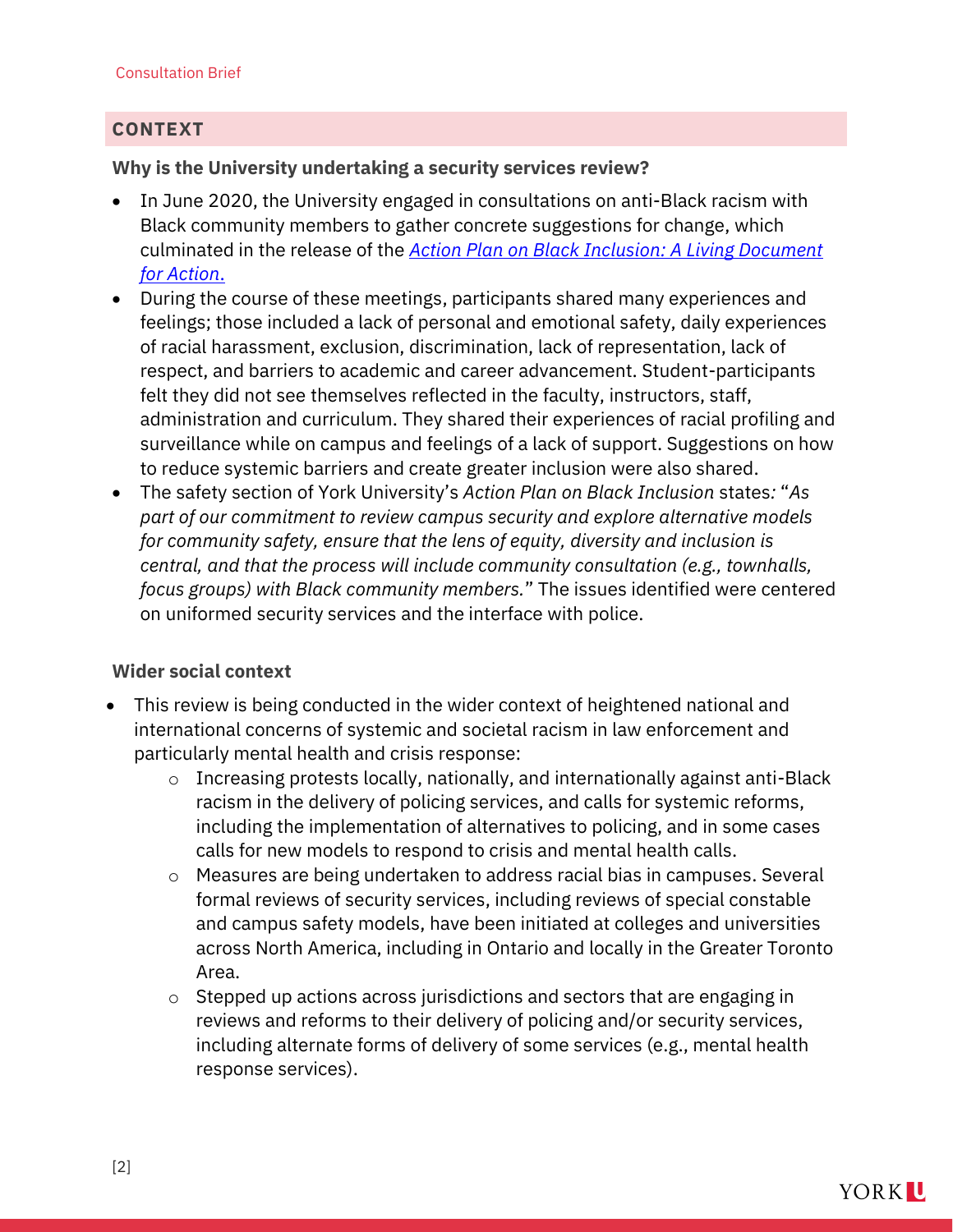#### Consultation Brief

o At its June 2020 meeting, Toronto [City Council adopted 36 decisions related](https://www.toronto.ca/community-people/get-involved/community/policing-reform/)  [to policing reform](https://www.toronto.ca/community-people/get-involved/community/policing-reform/) to address systemic racism and better address the needs of individuals experiencing mental health crisis. These decisions included areas of public safety, crisis response and police accountability. At its meeting on August 18, 2020, the Toronto Police Services Board approved 81 decisions on police reform including the reforms requested by City Council.

#### **Enhanced efforts to increase accountability and transparency**

- This review is also important in the context of findings by the Ontario Human Rights Commission and by the Supreme Court of Canada. It is recommended that law enforcement institutions make every effort to demonstrate publicly how they are actively providing fair and consistent services and how they are mitigating against bias and racism, particularly for Indigenous, Black, and other racialized and marginalized communities.
- In 2019, based on long standing concerns of racial discrimination in law enforcement, including in private security activities, the Ontario Human Rights Commission (OHRC) released its detailed policy guidance entitled: '*Policy on eliminating racial profiling in law enforcement'*
	- $\circ$  This policy highlights that racial profiling as a systemic reality rather than a few isolated incidents — is an unquestionable fact
	- o This fact has been affirmed by courts, human rights tribunals and government-commissioned reports
	- o In 2019, the Supreme Court of Canada in R v Le (SCC 34 at para 97; [2019] SCJ No 34 (QL) [*Le*]) stated, "We have arrived at a place where the research now shows disproportionate policing of racialized and low-income communities."
	- o Canadian surveys and studies and police-related data sources show that Indigenous, Black, and some other racialized people have been subject to disproportionate policing including in relation to practices such as stops, searches, arrests, and use of force
	- $\circ$  In a detailed companion to its Policy, the OHRC documents the harms caused by racial profiling to individuals and communities in its consultation report on racial profiling, 'Under Suspicion: Research and consultation report on racial profiling in Ontario' (2017)
	- o The policy also indicates that racial profiling may inadvertently influence all practices of law enforcement organizations including practices such as call centre referrals, officer deployment, stopping individuals, seeking identification, search practices, arrests, use of force, and decisions to charge individuals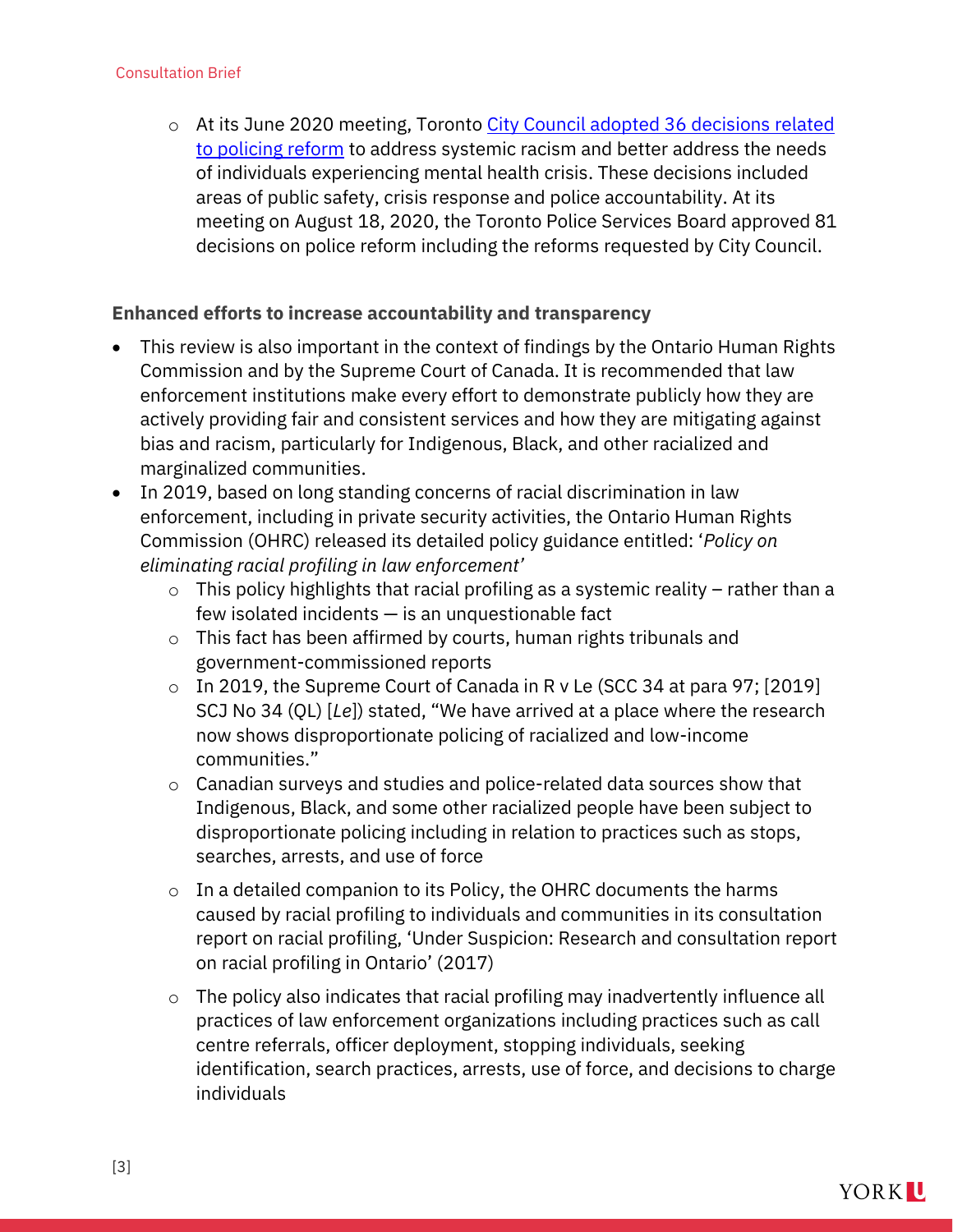#### Consultation Brief

- $\circ$  The OHRC policy affirms racial profiling is illegal, and that all law enforcement organizations have a duty to proactively meet their legal duties to uphold the Ontario Human Rights Code and the Charter of Rights and Freedoms, and cannot ignore concerns about racial profiling, even if there have been no formal complaints
- $\circ$  While campus security activity is more limited in scope than that of municipal and provincial law enforcement agencies, there are many campus security activities that overlap with policing activity, and which routinely involve calling on local police to address issues.

## **York Security Services and Community Safety**

- The Community Safety Department was established in 2016, and at that time the York Security Services was moved into the department. This was done as part of the University's revisioning efforts for Security Services to align with the wider context of community safety and as part of a comprehensive package of services aimed at campus safety. It was also part of the University's response to the METRAC audit conducted in 2010, which recommended a more community-centric and holistic safety approach and leadership. This community safety model has been adopted by some other universities in Canada.
- The Community Safety Department Strategic Plan–[Safer Together,](https://www.yorku.ca/safety/about-us/strategic-plan/) was launched in 2019 and includes four key pillars: prevention, response, communications, and evaluation. These pillars, together, reflect a comprehensive approach to safety.
- Over 7,000 staff, faculty and students were consulted in the development of the strategy.
- Several key values were recurrent themes in the consultations: accessibility; inclusion; intersectionality; community centric; collaboration; risk/threat assessment; community engagement; and approaches that are tailored to the diverse and unique needs of each campus. These values have been embedded in each of the four pillars, and together form the framework for the Strategic Plan.
- In addition, the strategy highlighted the importance of meeting the needs of York's complex and diverse demographics from an anti-racism, justice, equity, diversity and inclusion lens and from an intersectionality perspective, to address safety through the perspective of anti-Indigenous racism, anti-Black racism, antisemitism, Islamophobia, ableism, homophobia, gender-based violence and other forms of discrimination.

## **Intersectionality:**

 $\circ$  The complex, cumulative way in which the effects of multiple forms of discrimination such as racism, sexism, and classism combine, overlap, or [intersect](https://www.merriam-webster.com/dictionary/intersect) especially in the experiences of marginalized individuals or groups.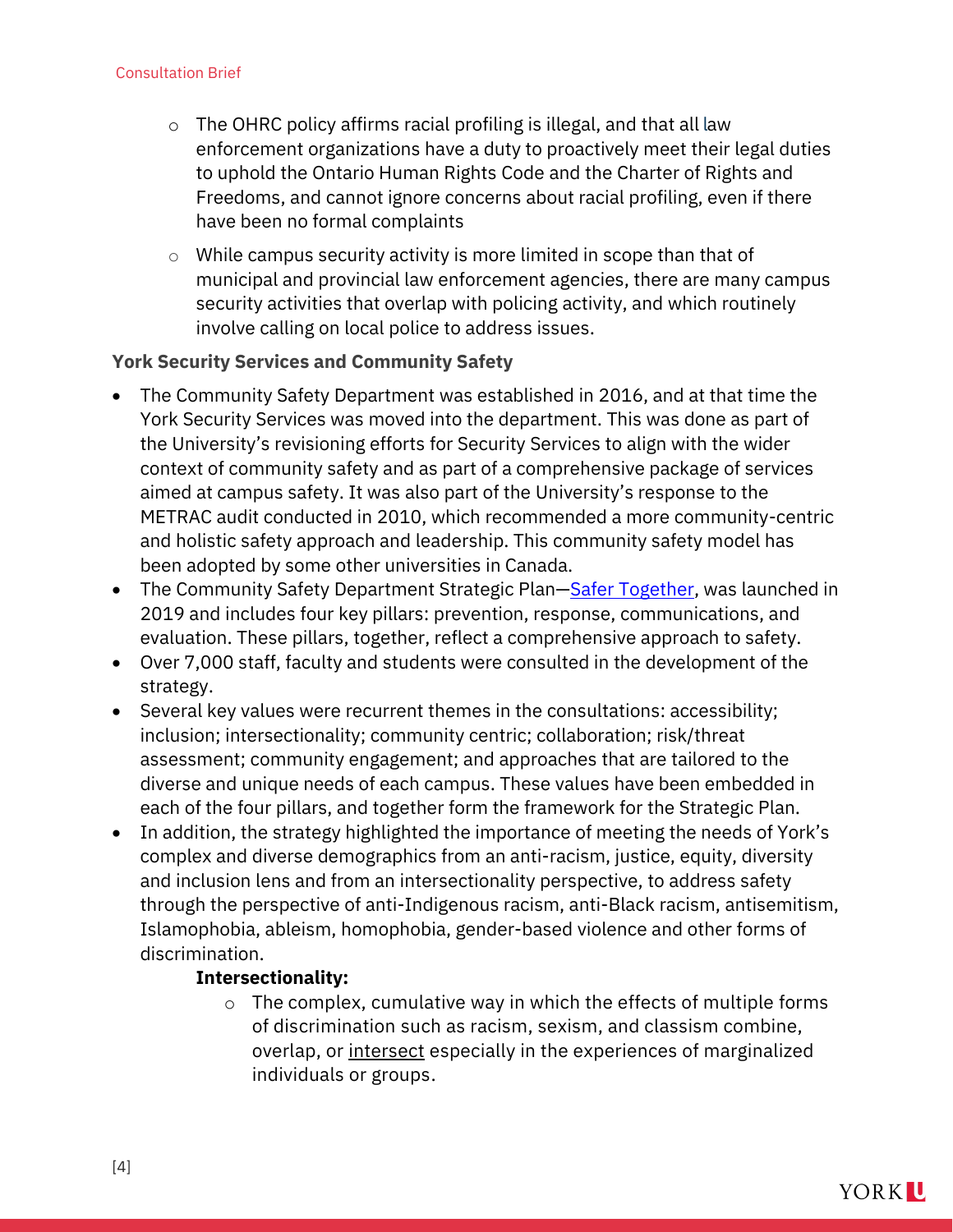o The acknowledgement that everyone has their own unique experiences of discrimination and oppression and everything and anything that can marginalise people must be considered: gender, race, class, sexual orientation, physical ability, etc.

## **TERMS OF THE REVIEW & CONSULTATION PROCESS**

#### **Scope and Process**

- This Review aims to follow through on the commitment made in the safety section of the University's *[Action Plan on Black Inclusion: A Living Document for Action](https://www.yorku.ca/abr/action-plan/)* and on the vision of the Community Safety Strategic plan to articulate a vision of Security in this wider anti-racist, inclusive, equitable, and community-centric context.
	- $\circ$  This is not simply a performative review for its own sake. It is intended to have impact on the very real issues and concerns related to security services and community safety at York and result in a concrete action plan with timelines for implementation
	- o A final report will be submitted to the Vice-President Finance and Administration (VPFA) and Vice-President People, Equity, Culture (VPEPC); it will outline evidence-based specific recommendations for an alternative security services model including implementation considerations and strategies
- The terms of reference of the review include examination of:
	- o An alternative security services model including implementation considerations and strategies
	- o The role and utility of uniformed and non-uniformed services in supporting campus safety with consideration of hybrid models, partnerships with security and external agencies such as police and crisis response
	- $\circ$  Improvements that can be made to the University's current security services through improved education, policies, procedures, recruitment, data collection processes
	- o Innovative approaches to delivering security services on York's campuses, including whether some of the services currently provided by York Security Services would best be delivered by other non-uniformed first responders or in partnership with others (e.g., for wellness checks, mental health crisis calls) and/or partnerships with security services).
	- o The consultation process will include formal written submissions, interviews, meetings with key equity-deserving stakeholder groups within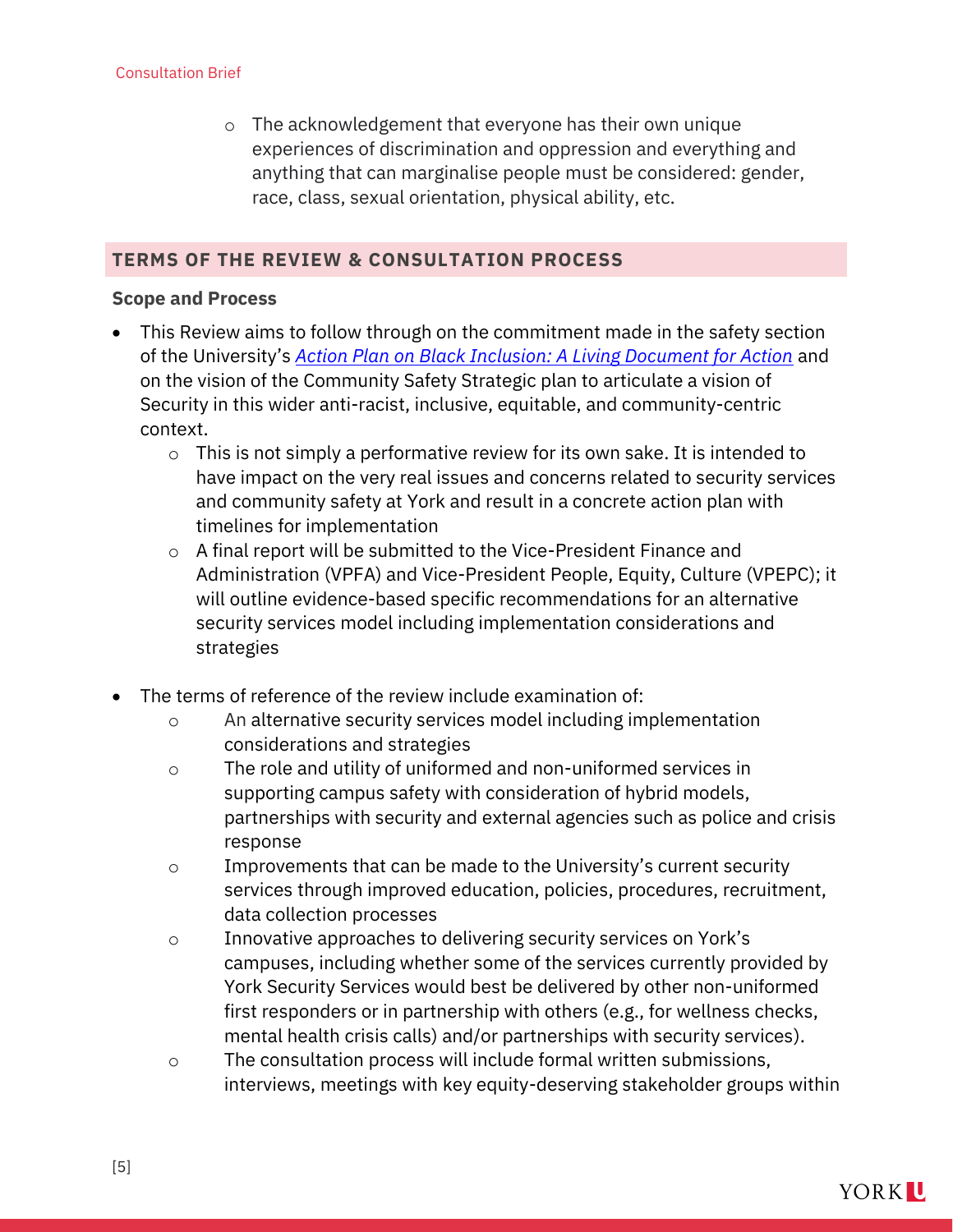the University, consultation with the President's Safety Council, focus groups and town halls.

## **ANTI-BLACK RACISM, JUSTICE, EQUITY, DIVERSITY, AND INCLUSION**

- Anti-Black racism provides a central historical context for this review, but the wider lens of EDI will also be a focus. Equity seeking groups include groups who may be disproportionately negatively impacted with respect to issues of safety and the interface with law enforcement and security agencies; these groups will be included for focused consultations along with Black community members.
- Equity-deserving groups can include those who are experiencing: anti-Indigenous racism; anti-Black racism (as noted above); anti-Asian racism; anti-Semitism; Islamophobia; homophobia and transphobia; discrimination due to ableism and mental health; gender inequity and violence; immigration status (non-status and international status); and language barriers.
- It is understood that these forms of discrimination are often intersectional in nature and individuals hold multiple, complex identities (e.g., race, gender and disability). This complexity will be taken into consideration, and with flexibility built into the review process, the equity seeking groups identified to participate in the consultations can be further expanded on as the review progresses.
- This review is intended to result in recommend actions that will provide remedies for these concerns.
- The broader York community will be invited to participate in the consultations to provide input. Specific consultations will be conducted with Indigenous, African Caribbean, Black and other equity-deserving groups.

## **BACKGROUND INFORMATION ON SECURITY SERVICES — A CLOSER LOOK**

- York Security Services is a unit within the Community Safety Department. It employs approximately 70 licenced security personnel.
- York's frontline security staff is made up of licensed security personnel who are staff members of the university and governed under the *Private Security and Investigative Services Act*, which is different from most other universities and colleges in Ontario which employ Special Constables under the 'Special Constable' provisions of the Comprehensive Ontario Police Services Act.
- Currently, there are three enforcement organizations that operate on York campus:
	- o York Security Services whose capabilities are restricted by the provisions of the *Private Security and Investigative Services Act*, other relevant legislation such as the *Trespass to Property Act*, and York University policies and procedures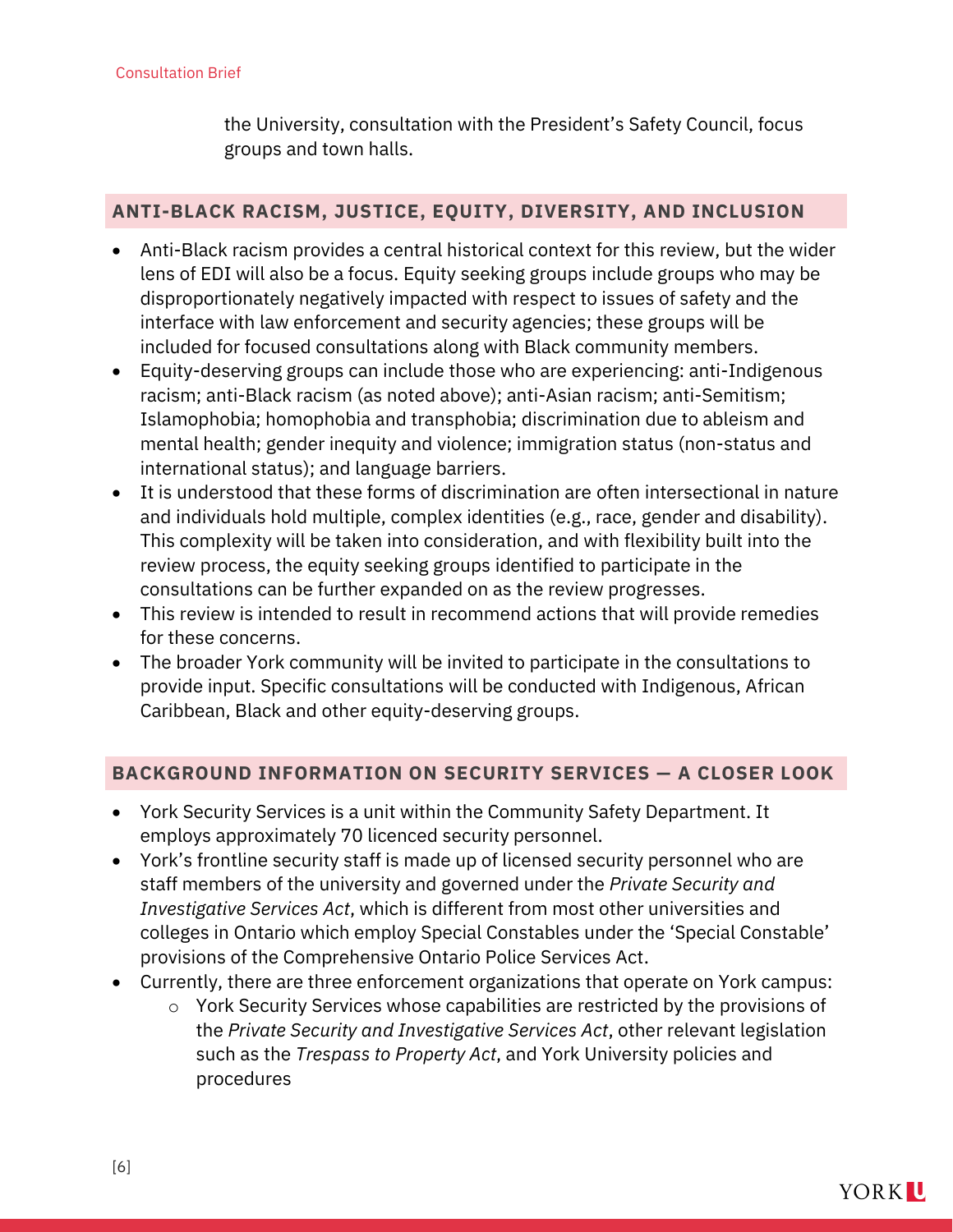- o Toronto Transit Commission (TTC) Special Constables who are deployed by the TTC on properties and facilities operated by the TTC
- o The Toronto Police who are frequently called in to handle enforcement matters outside the legal and policy capabilities of York Security personnel.
- Security personnel are available 24/7 to provide conventional security services to the University's Glendon and Keele campuses, including:

## **Front-line Security services:**

- $\circ$  the Security Control Centre which is the 24/7 central security dispatch, alarm and closed-circuit television (CCTV) monitoring hub for the University's campuses
- o campus patrols by foot, bikes and vehicles
- o respond to and investigate safety concerns, critical incidents and emergencies on university campuses
- o administer first aid, health and crisis response to individuals experiencing illness or injury, assault, entrapment etc.
- o provide emergency vehicle escort and coordination for police, fire and paramedic services
- o check-in with community members working evenings, weekends or holidays, and provide escort if the goSAFE service is not available (goSAFE is a student led evening walking escort service managed by Community Safety and is separate from Security Services)
- $\circ$  plan for and respond to critical campus incidents in collaboration with first responders and the university community (e.g., evacuation, fire, extreme weather)
- o support residence security through the Security Watch personnel who are stationed overnight in undergraduate residences
- $\circ$  conduct CCTV pans of the university continuously with the assistance of CCTV student staff (who work with Security Services in the Security Control Centre)

## **Investigations and Safety Planning**

o Investigations and threat assessment personnel conduct safety risk assessments; develop personal safety plans for at-risk individuals; conduct non-criminal investigations and assist police with criminal investigations

## **Safety Infrastructure**

o Manage automated door access to buildings on university campuses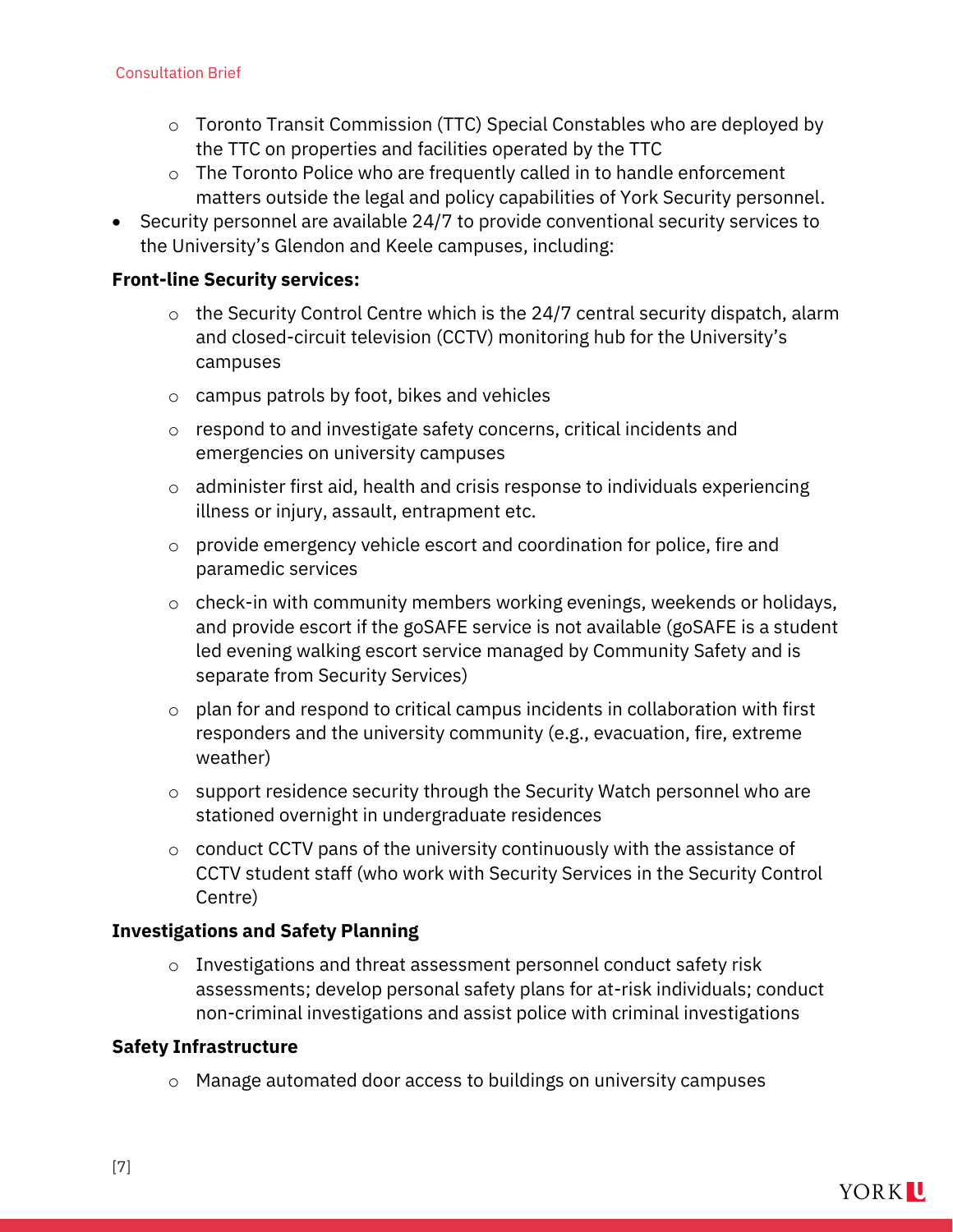o Install and maintain CCTV and door access infrastructure and operations for the community

## **Education, community relations, crime prevention and communication**

- o Broadcast safety bulletins and emergency communication alerts
- o Community Relations and Crime Prevention personnel collaborate with groups across our campuses to promote safety, undertake Crime Prevention through Environmental Design (CPTED) audits, analyze statistical information to formulate crime prevention programs and services, and conduct safety planning for events on our campuses

#### **Oversight of Security activity**

 $\circ$  Investigate and follow up community complaints, investigate the conduct of internal security staff, and conduct Use-of-Force reviews of security staff, where required.

## **DISCUSSION QUESTIONS: TOWARDS A NEW SECURITY SERVICES APPROACH**

#### **PREAMBLE & CONTEXT**

**Preamble:** This review aims to facilitate prevention, campus community development and to foster fuller engagement. To achieve these goals, there are two fundamental priorities that the review seeks input on:

- $\circ$  How to ensure that security services are free from bias and discrimination affecting marginalized members of the campus community, particularly Indigenous, Black, other racialized members, and equity seeking groups
- o How to ensure that services offered by York Security Services do not inappropriately respond to the needs of marginalized members of the campus community, particularly Indigenous, Black, and other racialized individuals, and those experiencing mental health crises who would be better served by other community safety services.

## **A: TOWARDS ENSURING SECURITY SERVICES ARE FREE FROM BIAS AND DISCRIMINATION**

**Preamble:** Several areas of focus for campus security services across jurisdictions in North America have been raised, these include dispatching services, practices including ID requests, the handling of those visiting the campus including homeless people, arrests, searches, use of force, referral to police and disciplining processes.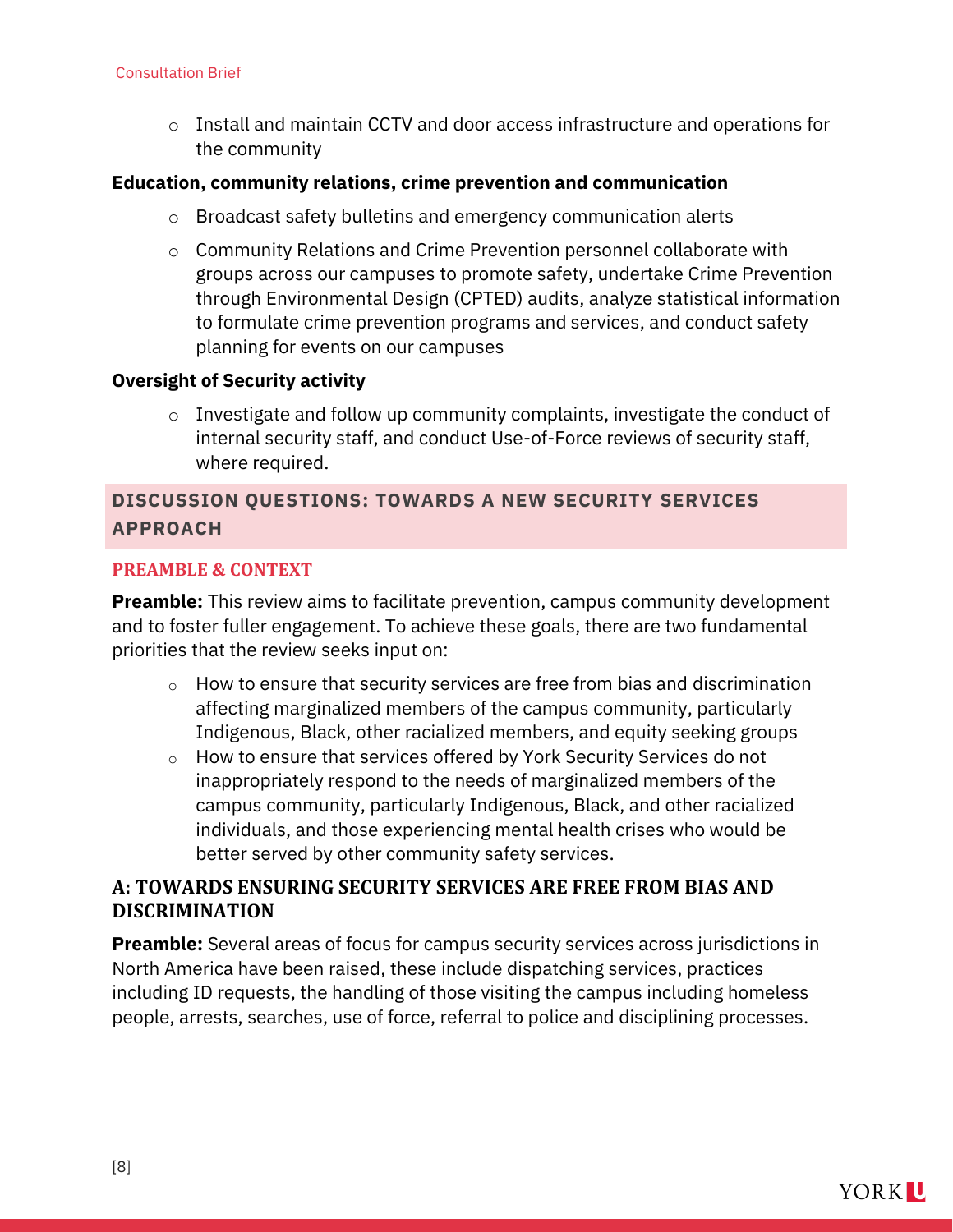## **SOLUTIONS TO THESE ISSUES THAT HAVE EMERGED INCLUDE:**

#### **Transparency and accountability**

- o enhance oversight for campus security services complaints and concerns
- o regularly collect race-based data, analyze, action if called for, regularly report, and evaluate impact of responses and other identity data of concern, if deemed relevant
- $\circ$  adopt a clear and comprehensive policy and process related to the handling of complaints.

## **Fair and bias-free security work**

- $\circ$  review, re-imagine and clearly publicize the mission of the review, which should include providing a safe and secure campus environment free from racial and other forms of bias
- $\circ$  review security policies, protocols and practices to ensure equitable response, fair and bias-free treatment and enforcement including, call centre referrals; asking for identification, searches, use of force, decisions to trespass individuals, and decisions to arrest and call in police
- $\circ$  create specific racial profiling and EDI-focused policies, where deemed needed.

## **Recruitment and education**

- $\circ$  modify recruitment and hiring practices to ensure that security staff are best situated to identify and address intersectionally-racial and other forms of bias and discrimination and that they can understand the needs of diverse demographics on campuses
- $\circ$  report on racial, Indigenous, gender and other EDI-focused demographic make-up of security staff and leadership
- $\circ$  develop a comprehensive and pedagogically sound educational and development strategy to equip security staff with knowledge and skills to identify sources of bias and discrimination and address the needs of the community.

## **Community engagement and trust building**

- $\circ$  proactively engage with the campus community to build trust and quality of service for marginalized communities
- o understand community demographic and cultural needs
- $\circ$  clearly communicate the differences between campus security and police
- $\circ$  consider changing the appearance of the current uniforms used by security personnel to avoid barriers for service to communities that have been traumatized or are triggered by police activity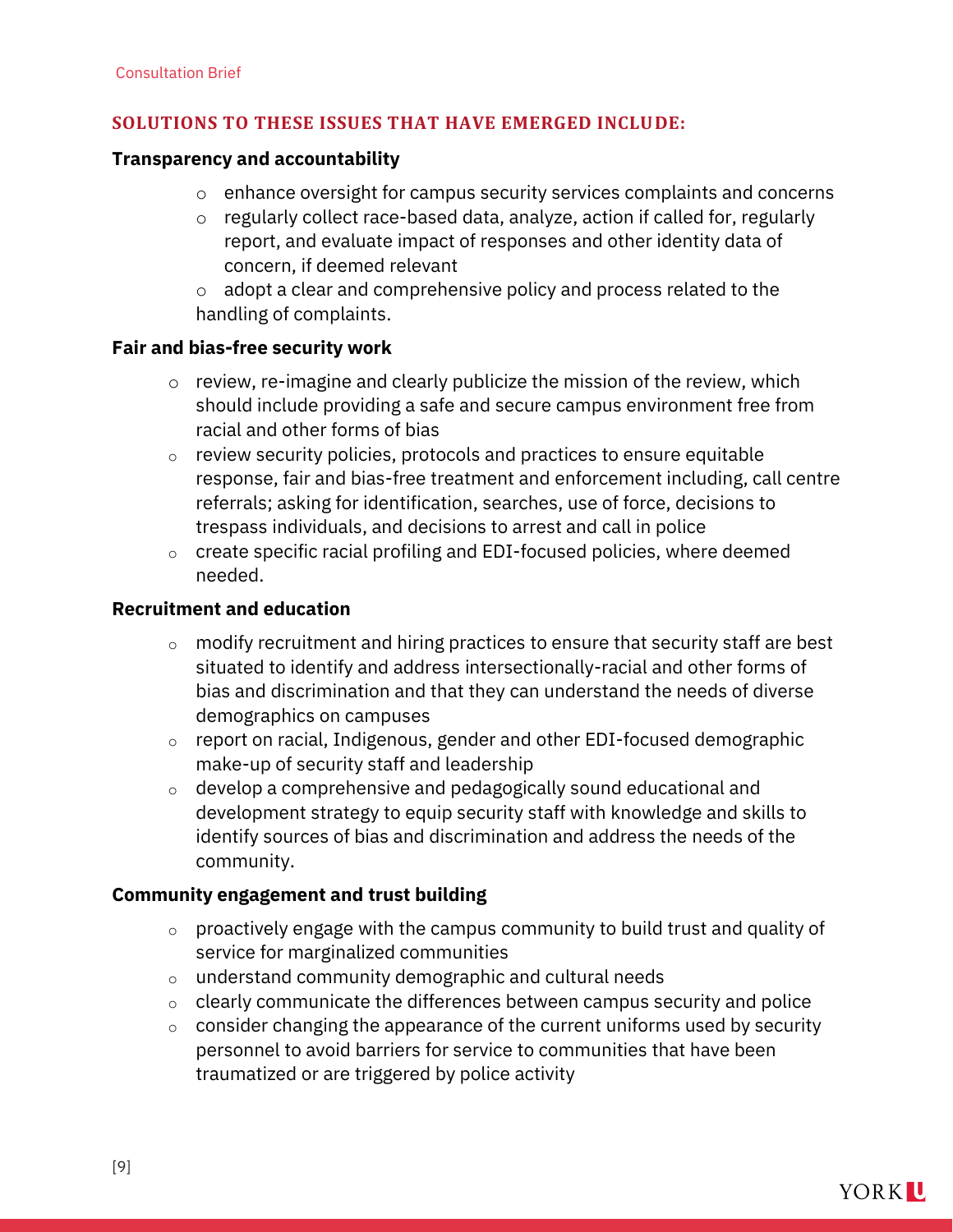$\circ$  improve communication about the services that security staff provide and the scope of their enforcement.

## **DISCUSSION QUESTIONS**

## **Transparency and accountability**

- What accountability measures can be implemented to ensure York Security Services are free from bias and discrimination?
- How can oversight of York Security Services be enhanced?
- What data should Security Services collect and report publicly to ensure fairness, transparency, and accountability?
- How should complaints be reported?

## **Specific services and activities**

- Are there any specific activities carried out by York Security Services, including the way in which they are carried out, that are of concern— from a bias and discrimination perspective?
- How can these concerns be addressed?

## **Recruitment and education**

- What attributes and qualifications should we be looking for when recruiting security front-line staff and security leadership?
- What types of staff education would be effective/ineffective to change attitudes and behaviours in security/policing?
- How do we ensure on-going review of practices, challenges, successes, and education with, and for those involved in security services?

## **Community engagement and building trust**

• What strategies should York Security Services utilize to cultivate confidence and trust with marginalized individuals on campus?

## **B. THE ROLE OF SECURITY SERVICES IN THE WIDER CONTEXT OF COMMUNITY SAFETY SERVICES**

**Preamble:** Campus security services have traditionally been structured on a law enforcement model and have employed staff recruited with enforcement roles and responsibilities in mind. Recently, calls are being made to reallocate resources to enhance capacities to support vulnerable communities and provide crisis support through non-enforcement services that are staffed by specialized mental health and social work professionals with experience in anti-racism and EDI.